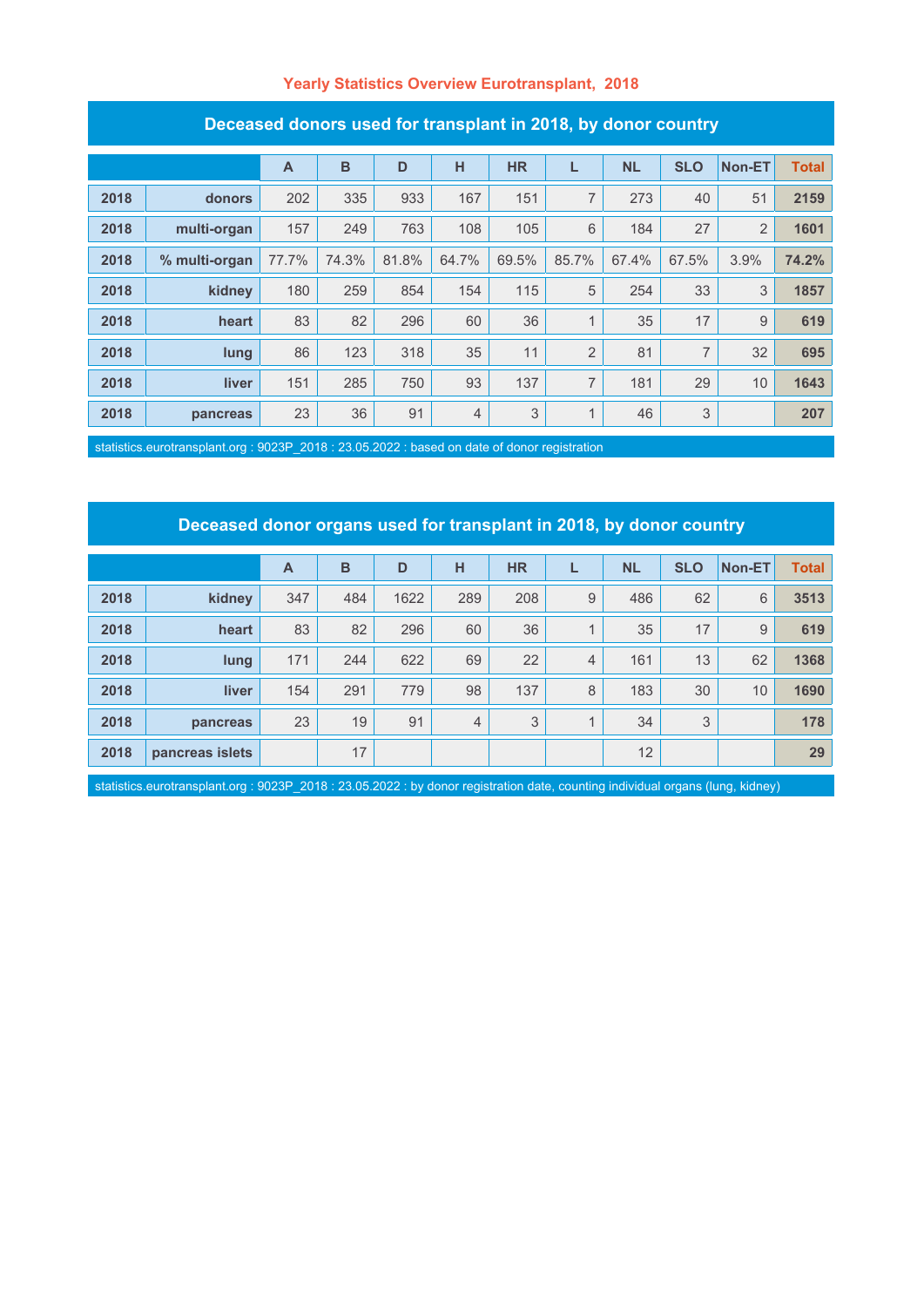| Transplants (deceased donor) in 2018, by transplant country |                          |                |                  |                |              |                           |                |                |                         |  |  |  |
|-------------------------------------------------------------|--------------------------|----------------|------------------|----------------|--------------|---------------------------|----------------|----------------|-------------------------|--|--|--|
|                                                             | kidney, pancreas (only)  | $\mathsf{A}$   | $\mathbf B$      | D              | н            | <b>HR</b>                 | <b>NL</b>      | <b>SLO</b>     | <b>Total</b>            |  |  |  |
| 2018                                                        | kidney                   | 318            | 440              | 1541           | 283          | 173                       | 462            | 51             | 3268                    |  |  |  |
| 2018                                                        | pancreas                 | 1              | $\overline{2}$   | 6              |              |                           | 14             |                | 23                      |  |  |  |
| 2018                                                        | pancreas islets          |                | 18               |                |              |                           | 11             |                | 29                      |  |  |  |
| 2018                                                        | pancreas + kidney        | 19             | 14               | 84             | 5            | $\ensuremath{\mathsf{3}}$ | 20             | $\mathsf 3$    | 148                     |  |  |  |
|                                                             | heart, lung combinations | $\overline{A}$ | B                | D              | н            | <b>HR</b>                 | <b>NL</b>      | <b>SLO</b>     | <b>Total</b>            |  |  |  |
| 2018                                                        | heart                    | 63             | 70               | 312            | 61           | 37                        | 38             | 23             | 604                     |  |  |  |
| 2018                                                        | lung                     | 5              | $\overline{4}$   | 54             |              |                           | 9              |                | 72                      |  |  |  |
| 2018                                                        | lungs                    | 109            | 107              | 317            | 23           |                           | 79             | $\overline{2}$ | 637                     |  |  |  |
| 2018                                                        | heart + lungs            |                | $\overline{2}$   | $\overline{2}$ |              |                           |                |                | $\overline{4}$          |  |  |  |
| 2018                                                        | heart + kidney           | $\overline{2}$ | $\overline{4}$   | $\overline{4}$ | $\mathbf{1}$ |                           |                |                | 11                      |  |  |  |
| 2018                                                        | lungs + liver            |                | $\overline{2}$   | $\overline{2}$ |              |                           | 1              |                | 5                       |  |  |  |
| 2018                                                        | lungs + kidney           |                | $\mathbf{1}$     |                |              |                           |                |                | $\mathbf{1}$            |  |  |  |
| liver combinations                                          |                          | $\overline{A}$ | $\mathbf B$      | D              | н            | <b>HR</b>                 | <b>NL</b>      | <b>SLO</b>     | <b>Total</b>            |  |  |  |
| 2018                                                        | liver                    | 166            | 249              | 717            | 80           | 129                       | 167            | 27             | 1535                    |  |  |  |
| 2018                                                        | split liver              | $\overline{4}$ | $\boldsymbol{9}$ | 72             |              | $\mathbf{1}$              | $\overline{7}$ |                | 93                      |  |  |  |
| 2018                                                        | liver + pancreas         |                |                  | 5              |              |                           | $\overline{2}$ |                | $\overline{7}$          |  |  |  |
| 2018                                                        | liver + kidney           | 5              | 15               | 22             |              | $\overline{2}$            | 6              |                | 50                      |  |  |  |
| 2018                                                        | split liver + kidney     |                |                  | $\overline{2}$ |              |                           |                |                | $\overline{\mathbf{2}}$ |  |  |  |

# **Yearly Statistics Overview Eurotransplant, 2018**

statistics.eurotransplant.org : 9023P\_2018 : 23.05.2022 : based on transplant date (can differ from donor registration date)